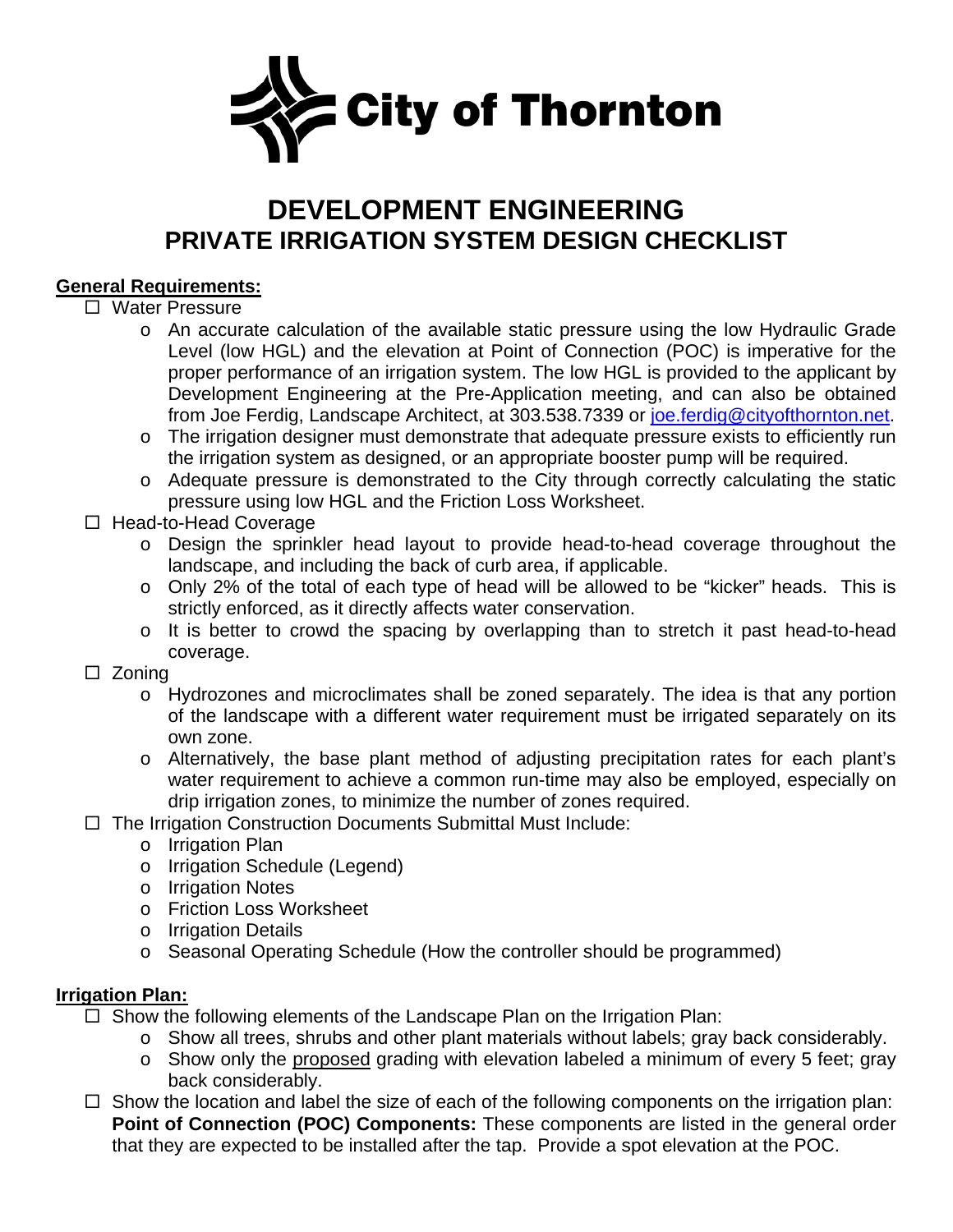- o Service Line
	- The tap and incoming service line for all irrigation connections is required to be a minimum of 4". Service line material can be either Ductile Iron Pipe (DIP) or C900 PVC pressure pipe.
- o Water Meter
	- All connection and usage fees are determined by meter size, not tap size. As the meter usually has greater capacity than the same sized service line does, it is common to downsize at the meter and then upsize again for the rest of the service line.
	- See Table 800-2 in the City of Thornton Standards & Specifications for meter sizing requirements.
- o Stop and Waste Valve that isolates the system from the meter
- o Reduced Pressure Zone Backflow Prevention Assembly & Enclosure (or other locking mechanism)
- o Quick Connect Valve (for compressed air winterization)
- o Master Valve (required)
- o Flow Sensor
- o Mainline Pipe

# **Sprinkler System Components:**

- $\circ$  Control Valves Identify each control valve with Controller and Zone (station) #, Size, and Flow
- o Lateral Pipe
- o Drip Control Zones Total zone flow must be calculated and labeled
- o Drip Tubing or Hatching (representing where drip irrigation will be)
- o Sprinkler Heads
	- Indicate arc of coverage clearly with choice of symbol
	- Head and nozzle choices must provide adequate throw (radius) for head-to-head spacing minimum at the available dynamic pressure. Make these choices such that the available dynamic pressure is at the middle or upper end of the specified operating pressure range
- o Controller, Control Wire & Electrical Supply
	- **Ensure compatibility with Flow Sensor and Rain Sensor**
	- **Smart Controllers (ET Controllers) are preferred**
- o Sensors
	- Rain Sensor is required; must be quick-acting like Hunter Rain-Clik
	- Flow Sensor is strongly recommended, especially on larger sites

# **Irrigation Schedule (Legend):**

- $\Box$  Include the following information for each component: Manufacturer, Model #, Symbol, Brief Description, and Corresponding Detail #.
- $\Box$  Use a different symbol to distinguish each sprinkler system component.
	- o Use a completely different symbol for each specific type of sprinkler head, not just a smaller or larger version of the same symbol.
- $\Box$  Place the Irrigation Schedule on each sheet of the plan for easy reference.

# **Irrigation Notes:**

 $\Box$  Break notes into two categories; City of Thornton required notes, and any other notes that the designer wishes to add.

# **City of Thornton Required Notes:**

- o State the available static pressure, as calculated from the low HGL and elevation at the POC.
- o State the system design capacity (max. flow), as dictated by meter size.